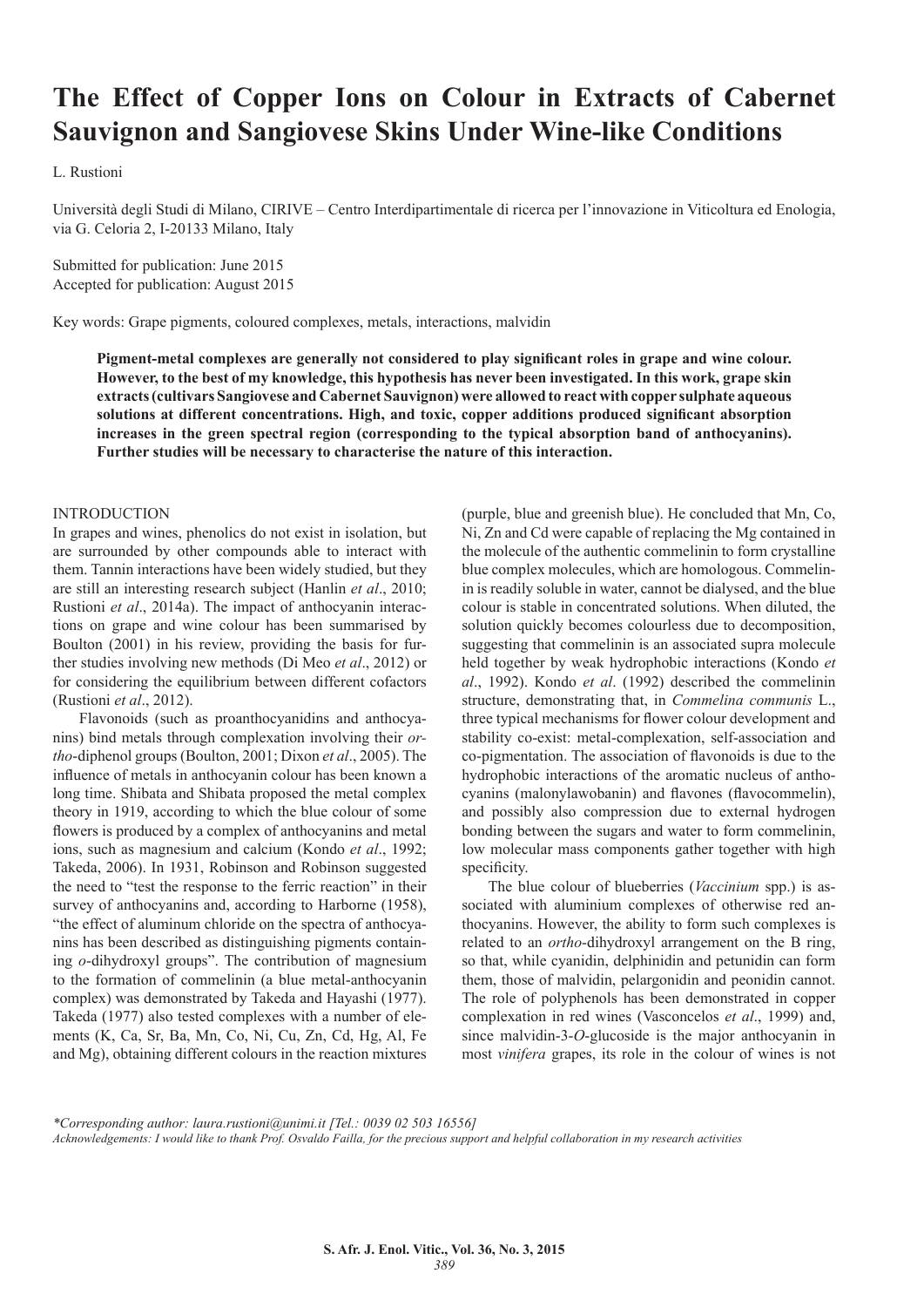considered significant (Boulton, 2001).

Copper sulphate is widely used in viticulture and oenology. Downy mildew (*Plasmopara viticola*), one of the most serious diseases of grapevine worldwide, is controlled mainly by sprays with copper compounds (also allowed in organic farming), despite their unfavourable ecotoxicological profile (Dagostin Schärer *et al*., 2011). Moreover, this salt is traditionally used to remove the "reduction" smell in wine making.

This preliminary experiment aimed to study the effect of copper on the colour of grape anthocyanins in model wine solutions, testing two cultivars with different pigment profiles: one with a high percentage of *ortho*-dihydroxylated molecules (Sangiovese), and the other with a typical malvidin-rich profile (Cabernet Sauvignon).

## MATERIALS AND METHODS

Cabernet Sauvignon and Sangiovese grapes were collected in the germplasm collection vineyard of the Università degli Studi di Milano (Lombardy region, northern Italy), already described in Rustioni *et al*. (2013a). Ripe grapes were sampled in 2008 and frozen (-20°C) until extraction (performed within three months). Three replications of 20 skins for each cultivar were extracted in 50 ml of a model wine solution (3,5 g/L tartaric acid, 100 mg/L sodium metabisulphite, 12.5% ethanol, buffered at pH 3.2 by NaOH) overnight. Then, 3 ml of extract was reacted with 1 ml of aqueous solutions of five different cupric sulphate concentrations. For each extract, a blank was obtained by a pure water dilution, maintaining the proportion 3:1 (called copper sulphate concentration 0). To be aware of possible cupric sulphate salt interference in the solution's optical properties, the pure model wine solvent was also diluted by each cupric sulphate concentration solution, keeping the proportion 3:1.

Copper sulphate solution was prepared considering the toxic legal limit of copper concentration in wines at 1 mg/l, and serial concentrations (factor of 10). With the object to reproduce the wine stoichiometric equilibrium, the copper sulphate concentration was calculated by considering the copper mass in relation to the molecular weight of the copper sulphate pentahydrate used in this experiment. Because the average weight of 20 whole berries was 30 g, and the relative extracting solvent was 50 ml, the copper sulphate pentahydrate concentration was multiplied by 5/3. Finally, considering the dilution caused by the proportion between the skin extracts and the cupric sulphate solution (3:1), I calculated 8.73 mg/l as the concentration of  $CuSO_4$  x 5H<sub>2</sub>O necessary to obtain the wine stoichiometric equilibrium of the maximum legal copper concentration (called copper sulphate concentration 1). However, to evaluate the possible complexation effect at higher (and toxic) concentrations, I also prepared solutions of the same salt that were 10 (called copper sulphate concentration 2), 100 (3), 1 000 (4) and 10 000 (5) times more concentrated.

All reagents and solvents were purchased from Sigma-Aldrich Co. All the mixtures were reacted for 18 hours.

Spectrophotometric analyses were performed using a JASCO 7800 spectrophotometer (JASCO, Mary's Court, Easton, Maryland). This was set up to record the extract absorption between 420 nm and 700 nm, in 1 nm steps. Just before analysis, the necessary dilutions were obtained by using the same model wine solution:water (3:1) solvent, keeping the absorbance maxima lower than 1. Then each spectrum was multiplied by the relative dilution factor.

All data were statistically analysed using SPSS® statistical software (Version PASW Statistics 22, SPSS Inc, Chicago, Illinois). The spectrum of each group was compared by delineating the confidence interval (95%) of each recorded wavelength. The increasing ratio of the absorption intensity was tested statistically by a general linear model. Cultivar means were compared by way of the LSD test ( $P = 0.05$ ).

### RESULTS AND DISCUSSION

Fig. 1 reports the cupric sulphate absorbance properties at the studied concentrations in the experimental solvent. Low concentrations (1 to 3) produced undetectable differences



FIGURE 1

Cupric sulphate absorbance properties at the studied concentrations (0 to 5) in the experimental solvent.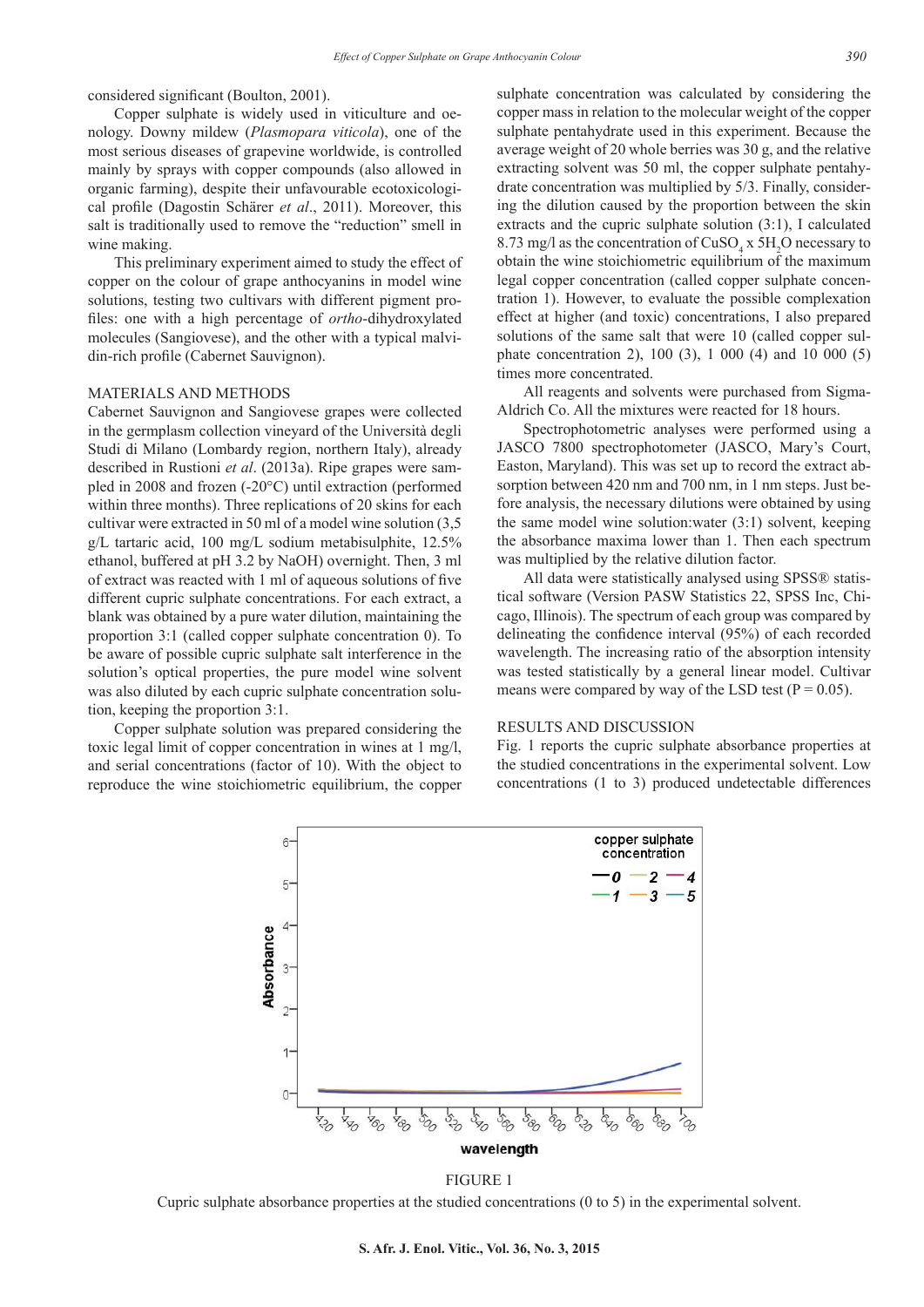when compared to the blank. Considering concentration 5 and, to a lesser extent, 4, it was possible to highlight the copper sulphate absorption tail in the red spectral region. In fact, copper sulphate solution at concentration 5 appeared lightly blue in colour.

Figure 2 reports the copper sulphate effect on the grape extract colour. The absorption band in the green region (maxima around 525 nm) represents the typical anthocyanin pigmentation. High copper sulphate concentrations (4 and 5) produced a clear and significant increase in intensity in this absorption band. Lower concentrations produced no changes (copper sulphate concentration 1 and 2), or low and not significant modifications (copper sulphate concentration 3). This effect is clearly related to the copper sulphate interaction with the pigment species (anthocyanins and/or co-pigments), because the red absorption tail characteristic of the pure salt was kept and did not overlap with the grape pigment absorption band. Generally, pigment-metal complexes are not considered to play significant roles in wine colour (Boulton, 2001), but these preliminary results open the way for new research. In this experiment, the copper concentrations necessary to obtain a significant effect were too high compared to the physiological and legal limits; however, it is important to consider that many other elements could produce such kinds of complexes (Takeda, 1977). Moreover,

compartmentalisation in the berry skins could favour these interactions, thus providing higher concentrations limited to the cell vacuoles.

Also, if malvidin is not able to complex metals directly (Boulton, 2001; Dixon *et al*., 2005), these results suggest that less concentrated anthocyanins could play an important role in metal interactions to produce colour variations. Sangiovese and Cabernet Sauvignon were selected due to their typical anthocyanin profiles. Considering only 3-*O*glucoside pigments, malvidin derivatives are expected to represent about 60% of the total anthocyanins in Cabernet Sauvignon (Mattivi, 2006) and 40% in Sangiovese (Rustioni *et al*., 2013b). However, also considering peonidin-3-*O*glucoside as non-*ortho*-diphenol, the pigments not able to produce metal complexes increase to about 67% in Cabernet Sauvignon (Mattivi, 2006) and 57% in Sangiovese (Rustioni *et al*., 2013b). The initial anthocyanin content in the extracts was different, as demonstrated by the absorption intensity without copper sulphate addition (Fig. 2c and 2d) and, in both the cultivars, the higher copper sulphate addition produced around five times more of the initial absorption intensity at 525 nm (Table 1). Considering the similar effect in the two cultivars, and the huge colour increase, I suggest that complex solutions such as grape extracts could favour metal interactions involving different molecular species, includ-





The effect of copper sulphate, at different concentrations (0 to 5), on grape extract absorption spectra. Results of Sangiovese grapes at a 95% confidence interval (bars) (a) and details of low salt additions (c). Effect on Cabernet Sauvignon grapes at a 95% confidence interval (bars) (b) and details of low salt additions (d).